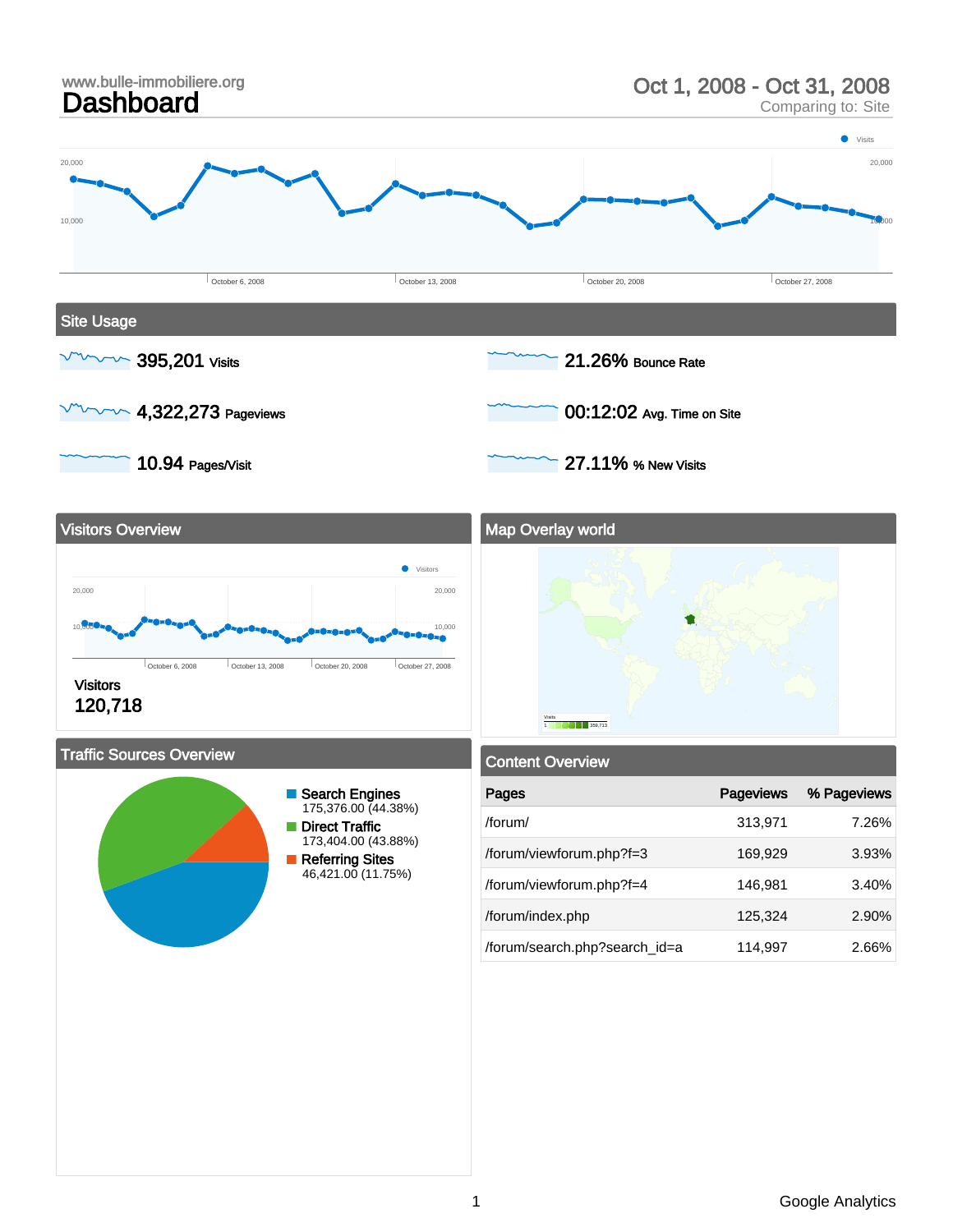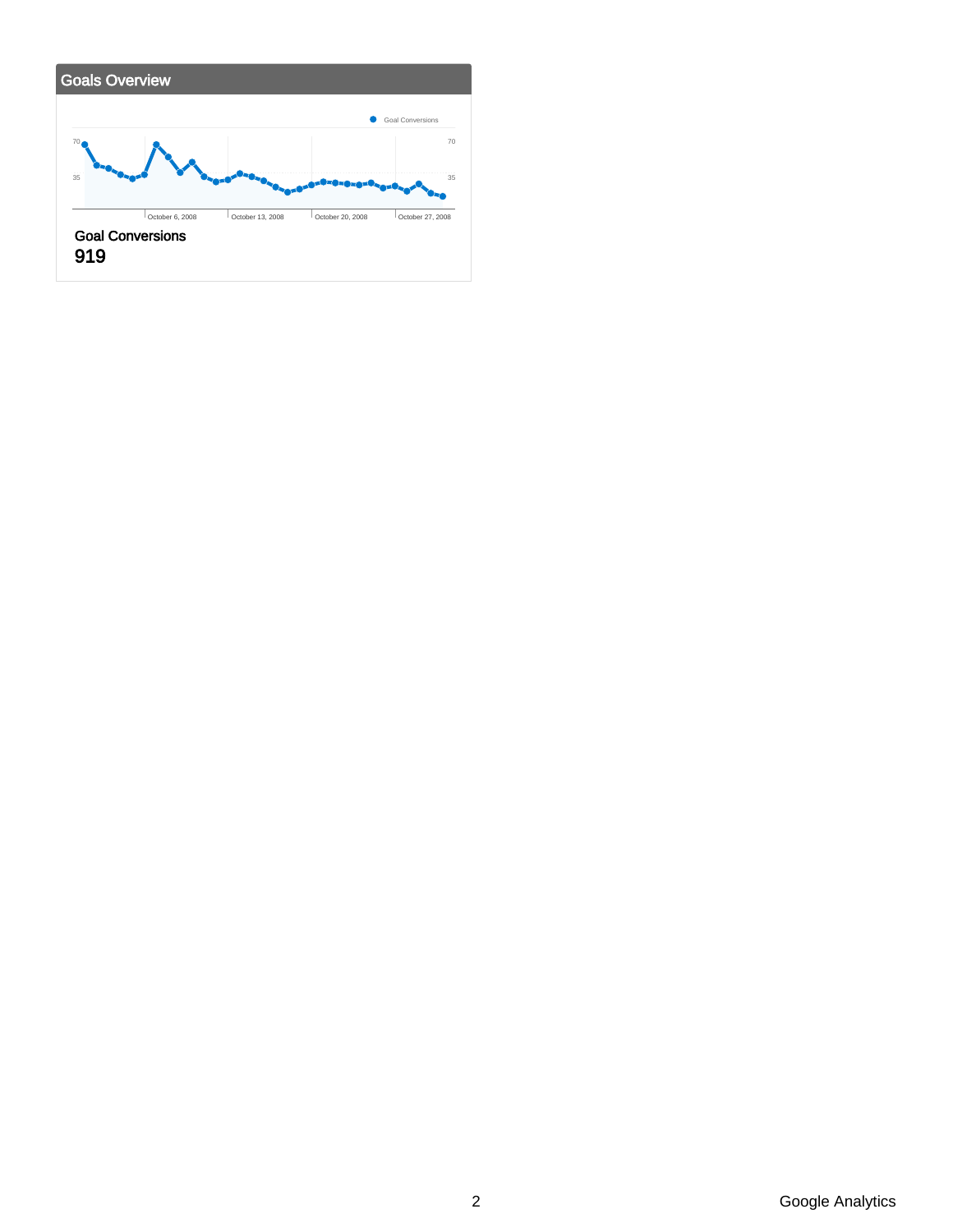

#### Technical Profile

| <b>Browser</b>    | <b>Visits</b> | % visits | <b>Connection Speed</b> | <b>Visits</b> | % visits |
|-------------------|---------------|----------|-------------------------|---------------|----------|
| Firefox           | 191.264       | 48.40%   | <b>DSL</b>              | 260,825       | 66.00%   |
| Internet Explorer | 173,277       | 43.85%   | <b>Unknown</b>          | 81,745        | 20.68%   |
| Safari            | 13.321        | 3.37%    | T <sub>1</sub>          | 26,875        | 6.80%    |
| Chrome            | 5,731         | 1.45%    | Cable                   | 16,129        | 4.08%    |
| Opera             | 5,434         | 1.37%    | Dialup                  | 7,938         | 2.01%    |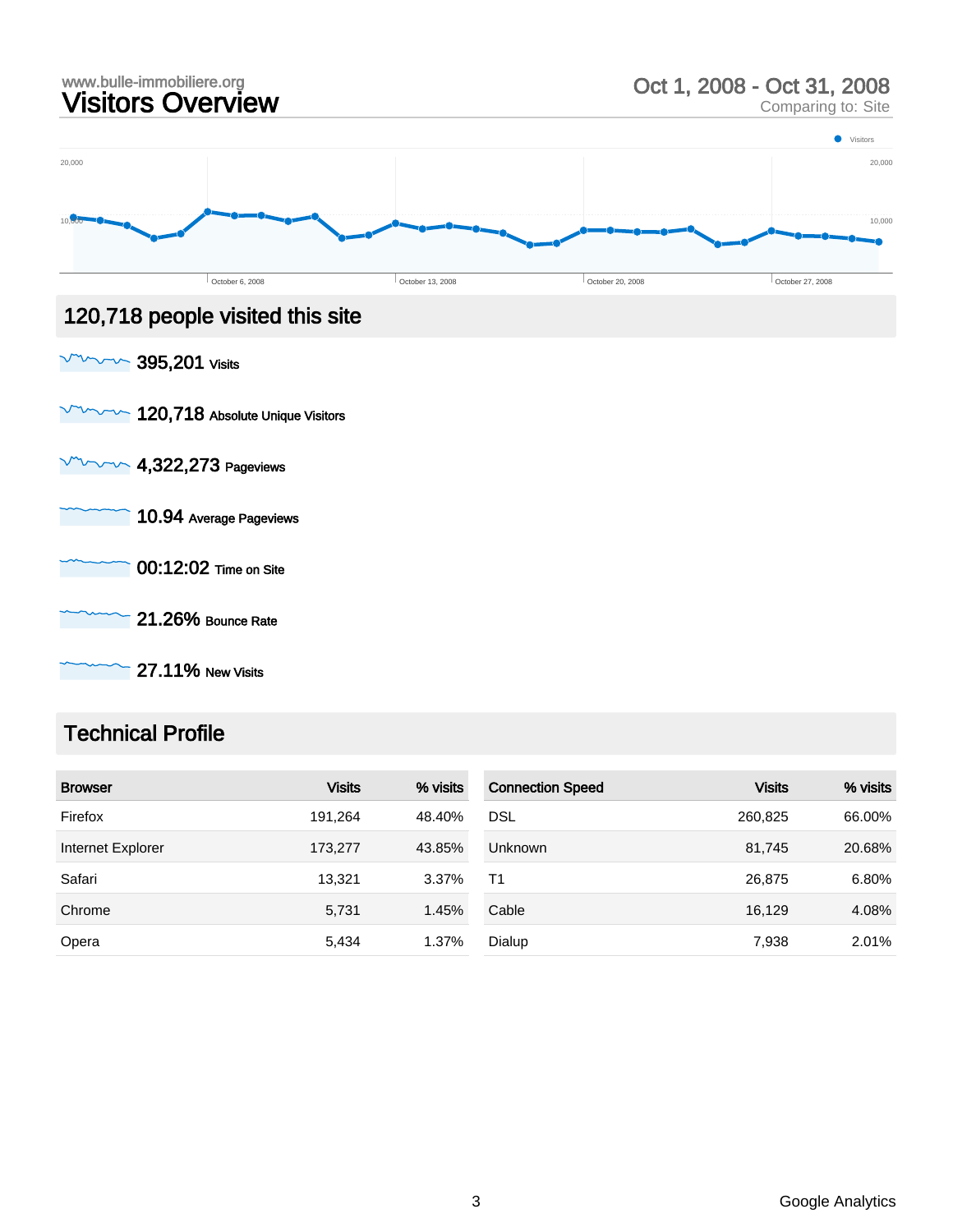

 $\sim$  43.88% Direct Traffic

 $\sim$  11.75% Referring Sites

 $\sim$  44.38% Search Engines

## Top Traffic Sources

| <b>Sources</b>                   | <b>Visits</b> | % visits | <b>Keywords</b>         | <b>Visits</b> | % visits |
|----------------------------------|---------------|----------|-------------------------|---------------|----------|
| (direct) ((none))                | 173.404       | 43.88%   | bulle immobiliere       | 44.681        | 25.48%   |
| google (organic)                 | 165,397       | 41.85%   | bulle immo              | 25.941        | 14.79%   |
| forum.bulle-immobiliere.org      | 14.706        | 3.72%    | bulle immobilière       | 9,989         | 5.70%    |
| yahoo (organic)                  | 5,782         | 1.46%    | bulle                   | 4,239         | 2.42%    |
| bulle-immobiliere.net (referral) | 3,387         | 0.86%    | bulle immobiliere forum | 3,190         | 1.82%    |

Search Engines 175,376.00 (44.38%) Direct Traffic 173,404.00 (43.88%) Referring Sites 46,421.00 (11.75%)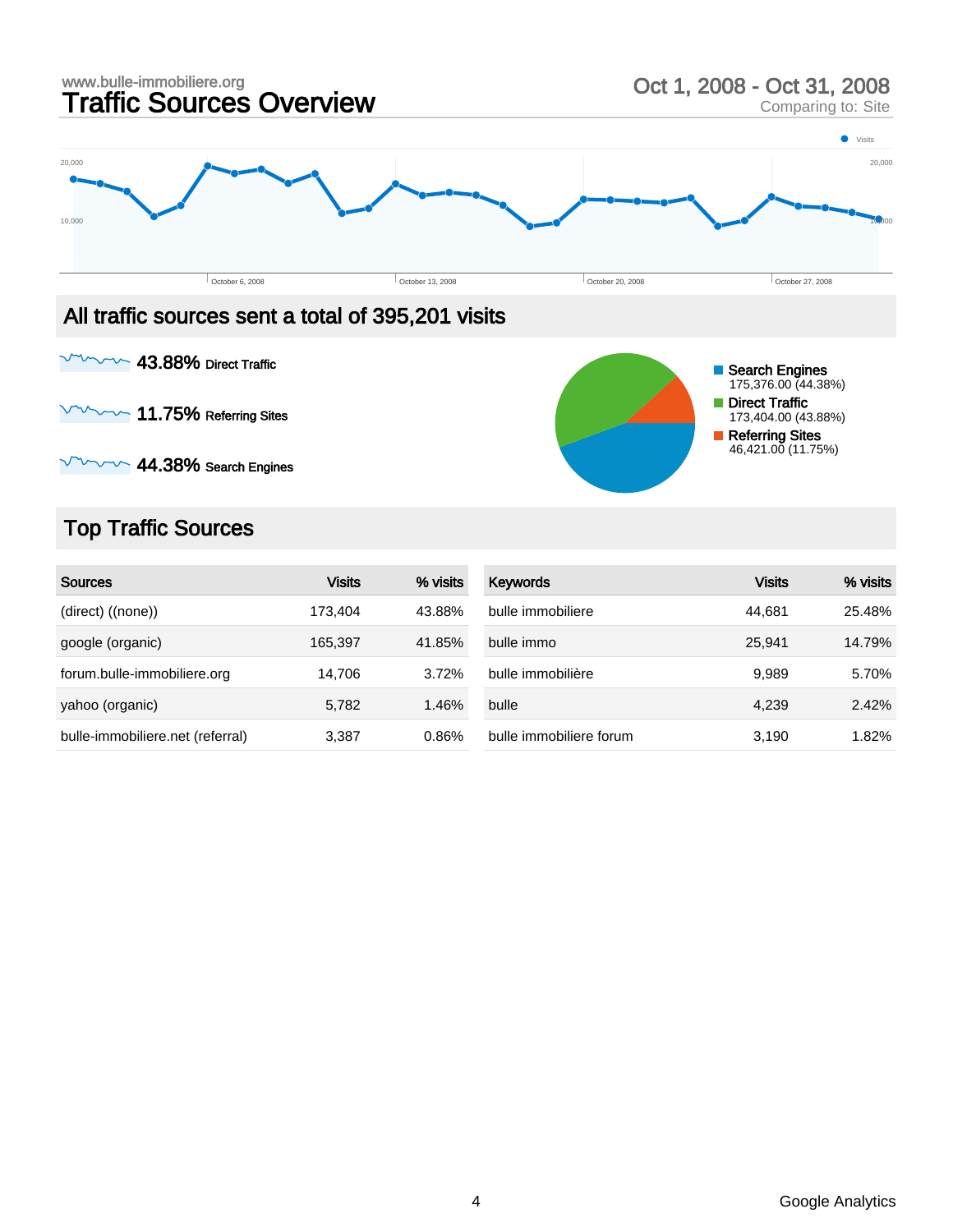

# Visitors completed 919 goal conversions

919 conversions, Goal 1: Enregistrement sur le forum

#### Goal Performance

 $\overline{\mathcal{U}}$ 

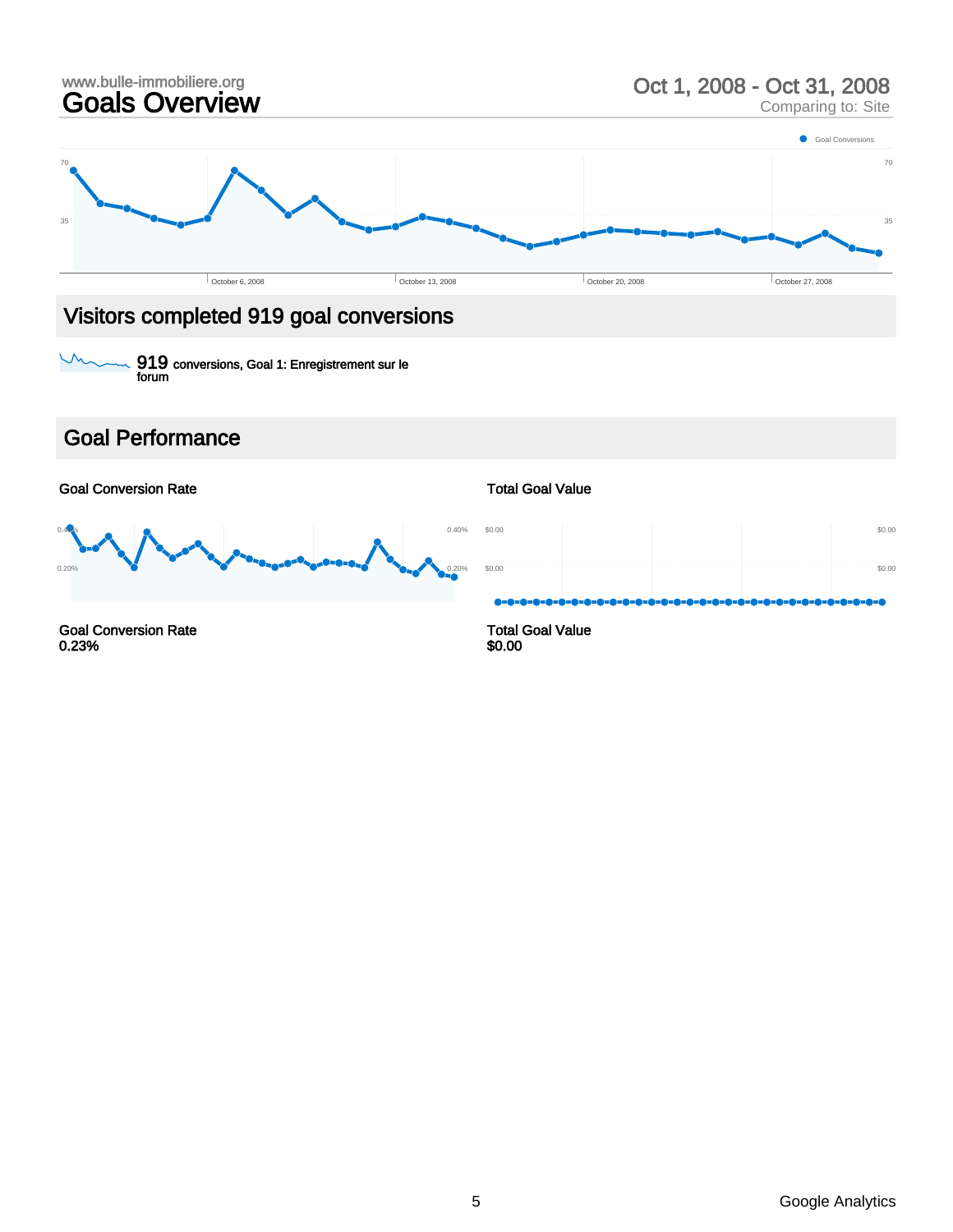## www.bulle-immobiliere.org<br>**Map Overlay** www.bulle-immobiliere.org<br> **Map Overlay** Comparing to: Site<br>
Comparing to: Site



# 395,201 visits came from 135 countries/territories

Site Usage

| <b>Visits</b><br>395,201<br>% of Site Total:<br>100.00% | Pages/Visit<br>10.94<br>Site Avg:<br>10.94 (0.00%) | Avg. Time on Site<br>00:12:02<br>Site Avg:<br>00:12:02 (0.00%) |             | % New Visits<br>27.22%<br>Site Avg:<br>27.11% (0.41%) | Site Avg:    | <b>Bounce Rate</b><br>21.26%<br>21.26% (0.00%) |  |
|---------------------------------------------------------|----------------------------------------------------|----------------------------------------------------------------|-------------|-------------------------------------------------------|--------------|------------------------------------------------|--|
| Country/Territory                                       |                                                    | <b>Visits</b>                                                  | Pages/Visit | Avg. Time on<br><b>Site</b>                           | % New Visits | <b>Bounce Rate</b>                             |  |
| France                                                  |                                                    | 359,713                                                        | 10.97       | 00:12:03                                              | 27.28%       | 21.10%                                         |  |
| United Kingdom                                          |                                                    | 4,965                                                          | 10.60       | 00:11:28                                              | 15.31%       | 14.38%                                         |  |
| Belgium                                                 |                                                    | 4,160                                                          | 8.24        | 00:09:15                                              | 33.87%       | 30.05%                                         |  |
| <b>United States</b>                                    |                                                    | 3,728                                                          | 10.15       | 00:11:24                                              | 15.32%       | 14.48%                                         |  |
| Germany                                                 |                                                    | 3,602                                                          | 8.79        | 00:09:11                                              | 14.24%       | 21.52%                                         |  |
| Switzerland                                             |                                                    | 3,436                                                          | 16.82       | 00:14:13                                              | 29.98%       | 18.10%                                         |  |
| Luxembourg                                              |                                                    | 2,010                                                          | 14.36       | 00:12:56                                              | 18.31%       | 11.34%                                         |  |
| Thailand                                                |                                                    | 1,581                                                          | 2.10        | 00:01:55                                              | 91.52%       | 91.33%                                         |  |
| Canada                                                  |                                                    | 1,223                                                          | 7.04        | 00:07:20                                              | 51.10%       | 39.08%                                         |  |
| Spain                                                   |                                                    | 890                                                            | 11.27       | 00:16:08                                              | 35.96%       | 18.20%                                         |  |